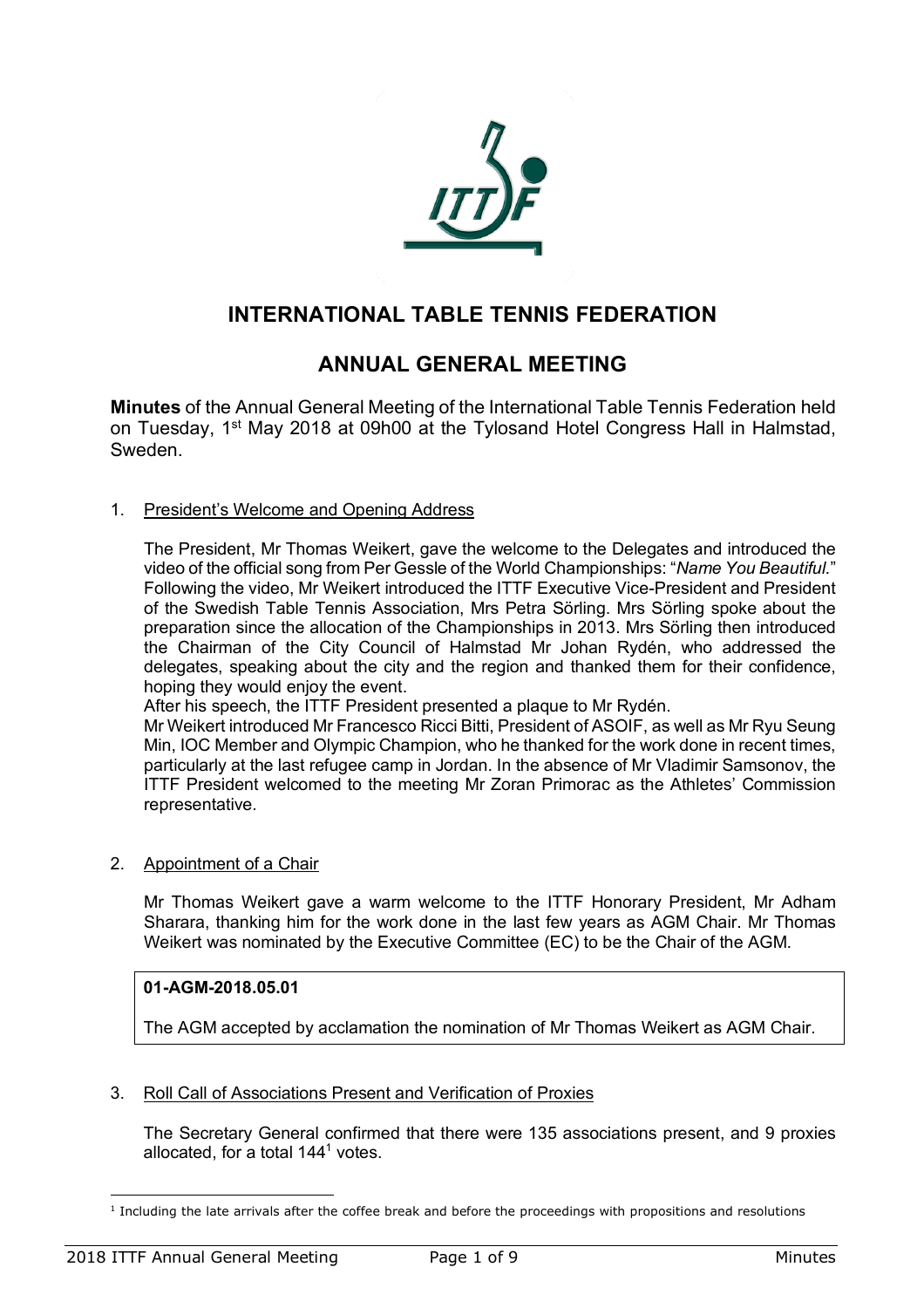## 4. Appointment of Scrutineers

#### **02-AGM-2018.05.01**

The AGM appointed the following as scrutineers from the nominations provided by the Continental Federations (in alphabetical order within the continent):

| Africa:        | Mr BETHO François Mederic (CGO) and Ms MADINA Said Diama (DJI) |
|----------------|----------------------------------------------------------------|
| Asia:          | Mr SERMKIJSEREE Korakij (THA) and WONG Hui Leng (SIN)          |
| Europe:        | Ms BRAND Katja (SUI) and Mr PURINSH Egils (LAT)                |
| Latin America: | Mr CRUCETA Geovanny (DOM)                                      |
| North America: | No scrutineers                                                 |
| Oceania:       | No scrutineers                                                 |

#### 5. Confirmation of the Minutes of the AGM Held on 31<sup>st</sup> May 2018 Dusseldorf

The Secretary General explained that following the 2017 AGM, the Rules Committee met to finalize the text of the Propositions and Resolutions that had passed. The Chair of the 2017 AGM proposed that, for better clarity, the Constitution 1.12.8.1 should be worded in a different way, which was accepted by the Rules Committee Chair. Not having any other observations or remarks, the Chair signed the minutes as factual.

## **03-AGM-2018.05.01**

The AGM adopted the 2017 AGM minutes as factual.

## 6. Presentations

- 6.1 Plaques to the organizers of the best events in 2017 were presented to:
	- THA TTA, for the best World Junior Circuit event
	- BLR TTA, for the best Challenge event
	- KOR TTA, for the best World Tour event
	- GER TTA, for the best World Tour Platinum event
	- CAN TTA for the best World Cup event
	- CHN TTA for the best Continental event

Plaques were also presented for their outstanding organization to:

- LUX TTA for the 2017 World Junior Circuit Finals in Luxembourg
- FIJ TTA for the 2017 World Cadet Challenge in Suva
- ITA TTA for the 2017 World Junior Championships in Riva del Garda
- KAZ TTA for the 2017 World Tour Grand Finals in Astana
- SWE TTA for the 2018 World Table Tennis Championships
- 6.2 A plaque in recognition for the World Tour Title Sponsorship support was presented to:
	- SEAMASTER

A plaque in recognition for the World Championships Title Sponsorship support was presented to:

• LIEBHERR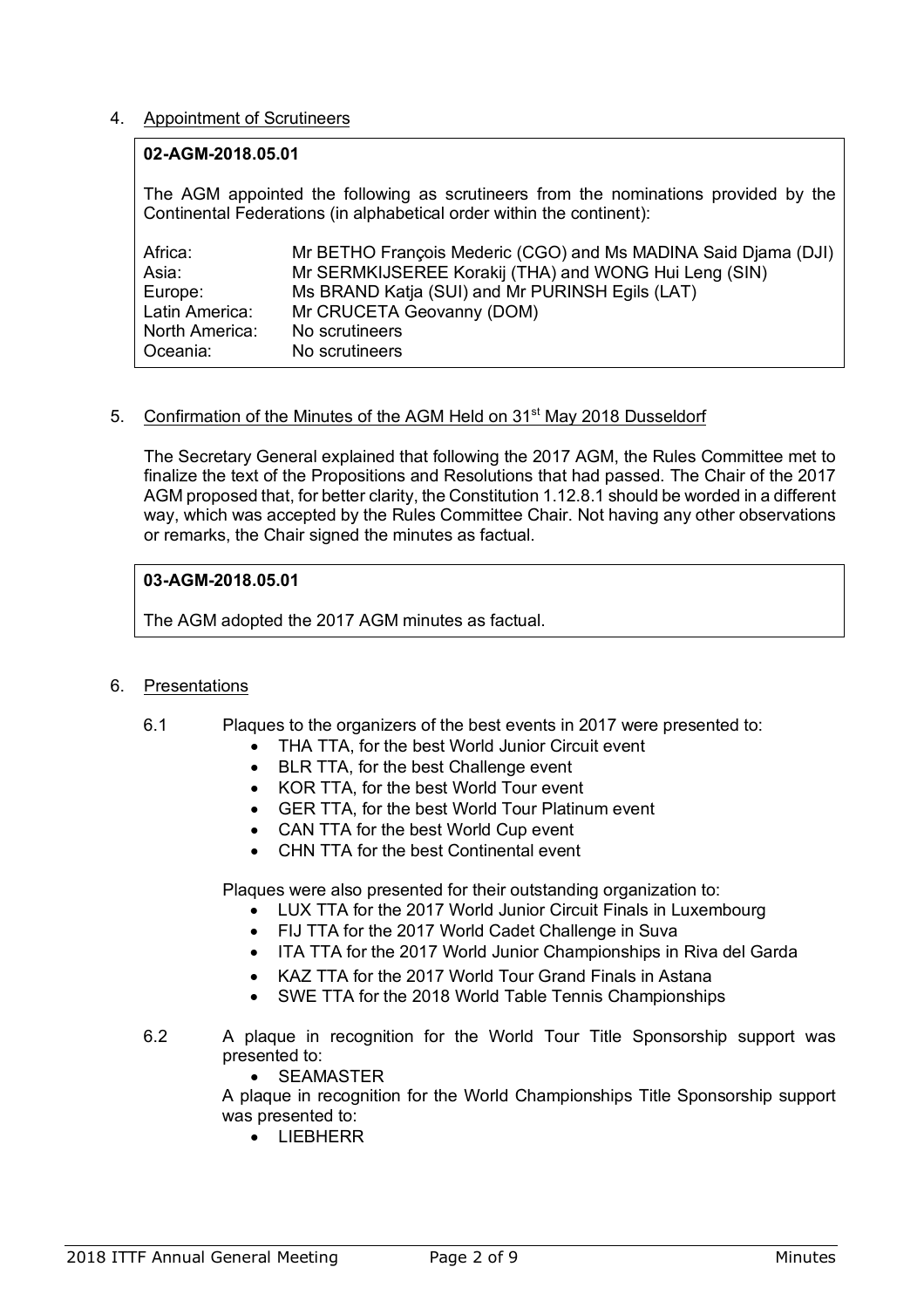Plaques in recognition for World Championships Major Sponsorship support were presented to <sup>2</sup>:

• TATA wooden door

Plaques to Equipment Sponsors for their contribution to the World Championships were presented to <sup>3</sup>

- DOUBLE HAPPINESS
- BUTTERFLY
- 6.3 A plaque in recognition for his outstanding services to the ITTF was presented to:
	- Mr Glenn TEPPER

A plaque in recognition for his great contribution for the ITTF to have a member association in every territory in the world was presented to:

• Mr Dragomir CIOROSLAN

A plaque in recognition for providing opportunities to Latin American players to practice in the Swedish National Training Centre in Koping was presented by  $I$  ATTU to:

Mr Soren AHI FN

A gift in recognition for his contribution in the commercial and marketing areas was presented to:

• Mr Anders THUNSTROM

# 6.4 ITTF Management Presentation The CEO introduced the new management team of the ITTF to all delegates and a video of the last year's achievements was shown.

6.5 ITTF Foundation The President introduced Mr Leandro Olvech, who did a presentation of the proposed ITTF Foundation and, after the presentation, asked the members for their endorsement for the Foundation's establishment.

# **04-AGM-2018.05.01**

The AGM unanimously approved the establishment of the ITTF Foundation.

- 6.6 2020 Olympic and Paralympic Games After reminding everyone of the excellent news of the inclusion of the Mixed Doubles event at the Tokyo 2020 Olympic Games and the two additional events at the 2020 Paralympic Games, the Secretary General introduced Mrs Sachiko Yokota, Tokyo 2020 Table Tennis Sport Manager. She made a presentation on the progress in preparation for the Tokyo 2020 Olympic and Paralympic Games.
- 6.7 2019 World Championships Mr Roland Natran and Mr Gabor Felegy, President and Secretary General of the Hungarian Table Tennis Association, made a presentation update of the World Championships to be held in Budapest in 2019.

l

<sup>&</sup>lt;sup>2</sup> CHINA UNICOM and TISSOT were not present, so those plaque presentations were deferred.

<sup>&</sup>lt;sup>3</sup> GERFLOR was not present, so this plaque presentation was deferred.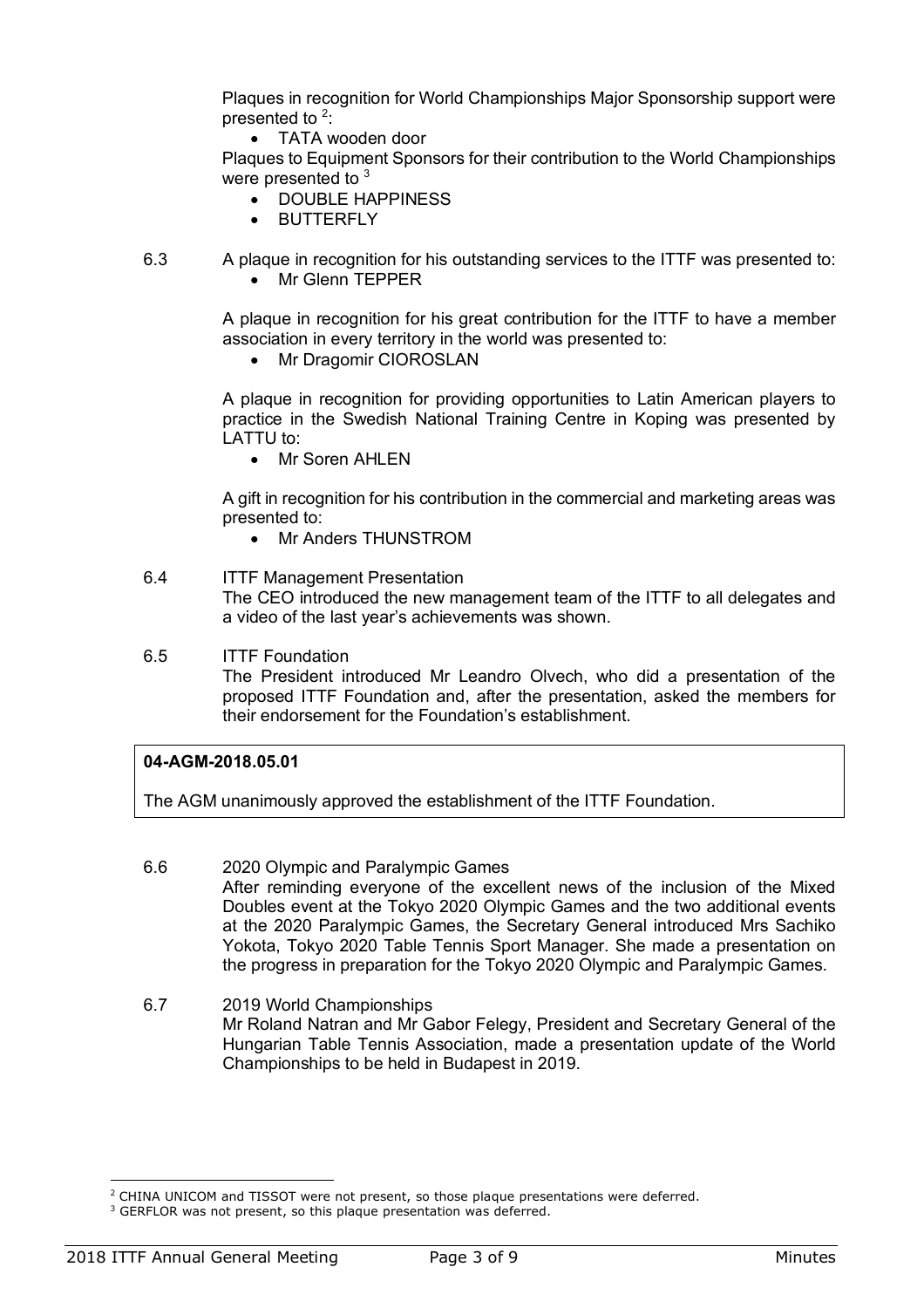The Secretary General informed that from the 226 member associations, only one is suspended, Kuwait. However, it seems the Kuwait government and the IOC are getting closer to a solution, hopefully before the 2019 AGM.

## 8. Annual Reports from the Executive Committee

The AGM adopted the following reports:

- 8.1 President: Thomas Weikert (document A1)
- 8.2 Deputy President: Khalil Al-Mohannadi (document A2)<br>8.3 Executive Vice President (Finance): Petra Sörling (document A3)
- Executive Vice President (Finance): Petra Sörling
- 8.4 Executive Vice-President: Bruce Burton (document A4)
- 8.5 Executive Vice-President: Masahiro Maehara (document A5)
- 8.6 Executive Vice-President: Alaa Meshref (document A6)
- 8.7 Executive Vice-President: James Morris (document A7)
- 8.8 Executive Vice-President: Shi Zhihao (document A8)<br>8.9 Executive Vice-President: Nestor Tenca (document A9)
- Executive Vice-President: Nestor Tenca (document A9)

## 9. Annual Reports from the Continental Federations

The AGM adopted the following reports:

- 
- 
- 
- 10.4 Latin America (document B4)
- 10.5 North America (document B5)
- 10.6 Oceania (document B6)

## 10. Annual Reports from the CEO, Deputy CEO and Directors

The AGM adopted the following reports:

- 10.1 Chief Executive Officer (document C1)
- 10.2 Deputy Chief Executive Officer (document C2)
- 10.3 Competitions Program (document C3)
- 10.4 Development Program (document C4)
- 10.5 Education and Training Program (document C5)
- 10.6 Marketing Program (document C6)
- 10.7 Operations Program (document C7)

## 11. Annual Reports from Committees and the OPC

The AGM adopted the following reports:

- 11.1 Equipment Committee (document D1)
- 11.2 Media Committee (document D2)
- 11.3 Nominations Committee (document D3)
- 11.4 Para Table Tennis Committee (document D4)
- 11.5 Rules Committee (document D5)
- 11.6 Sports Science and Medical Committee (document D6)
- 11.7 Umpires' and Referees' Committee (document D7)
- 11.8 Veterans' Committee (document D8)
- 11.9 Olympic and Paralympic Commission (document D9)
- 
- 10.2 Asia (document B2)<br>10.3 Europe (document B3) Europe (document B3)

- 
- 
- 
- 

10.1 Africa (document B1)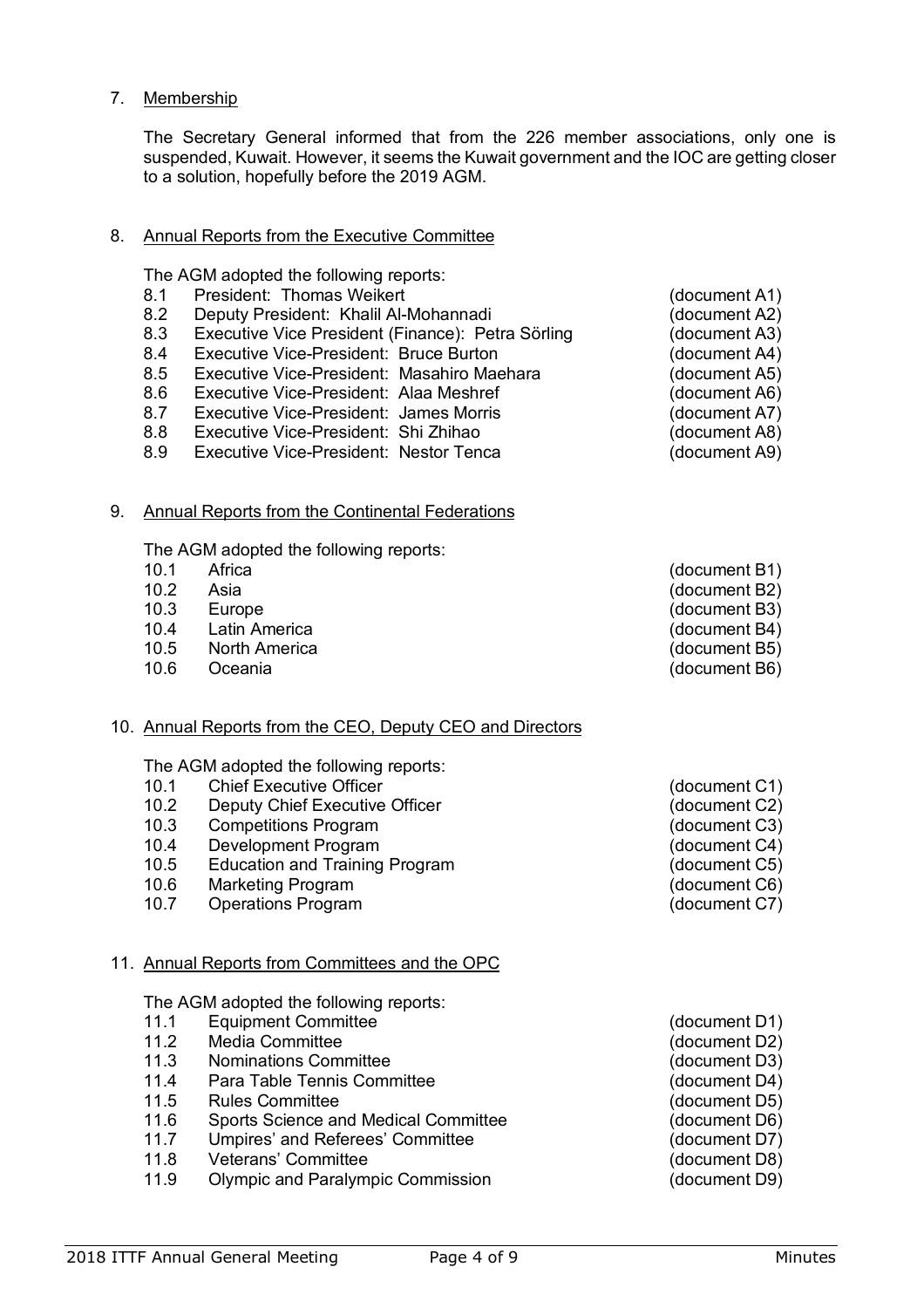## 12. Finance

The ITTF Executive Vice-President of Finance, Mrs Petra Sorling, made an introduction highlighting that, for 2017, the ITTF was presenting more detailed financial statements based on the key operational areas of the ITTF: marketing, competitions, administration, high performance and development, governance and Olympic/Paralympic related matters.

In order to improve the management and control systems, a risk management workshop was organized in November 2017 and together with the Finance Committee and the new Chief Financial Officer, Mr Michael Brown, a new Financial Policy has been developed. Those are some of the improvements in the area of finances in the last 12 months, including the integration of the finances in Singapore and Lausanne.

Mrs Sorling then mentioned the record levels of revenue and investment, of which details were given in the first financial forum held two days earlier in Halmstad, and then she introduced the CFO for his report.

Mr Michael Brown went through the Financial Statements distributed to all Member Associations, highlighting the historical revenue record in 2017 and pointing out the fact of the lower dependence on the Olympic funding.

Mr Michael Ackermann, ITTF independent auditor from Mazars SA, indicated that in their opinion, the consolidated financial statements for the year 2017 comply with Swiss law and the federation's Articles of Association.

#### **05-AGM-2018.05.01**

The AGM unanimously approved the audited financial statements for the year ended 31<sup>st</sup> December 2017.

The AGM received a forecast budget for 2018-2020. A detailed report was presented. The delegate of Luxembourg, Mr Camile Gonderinger, congratulated Mrs Petra Sorling and her team for the detailed presentation at the financial forum held two days earlier. He encouraged the ITTF to repeat this initiative in the future. Mrs Sorling confirmed that this is the aim of the new ITTF management and encouraged all members to attend the Financial Forum in 2019.

## **06-AGM-2018.05.01**

The AGM unanimously approved the forecasted budget 2018-2020.

## 13. Ratification of the Work Done by the Board of Directors and Executive Committee:

## **07-AGM-2018.05.01**

The AGM unanimously ratified the work done by the Board of Directors and Executive Committee.

## 14. Strategic Plan

Mr. James Morris made an introduction on the work done to prepare the Strategic Plan being presented to the AGM.

Mr Morris thanked the ITTF Executive Committee, continental associations, staff, ITTF member associations and other stakeholders for their contributions, highlighting that it is a living and breathing document, which will be constantly updated as necessary.

Mr Dainton, ITTF CEO, gave complementary information regarding the Strategic Plan and explained the reasons why the ITTF partnered with Deloitte, one of the world's leading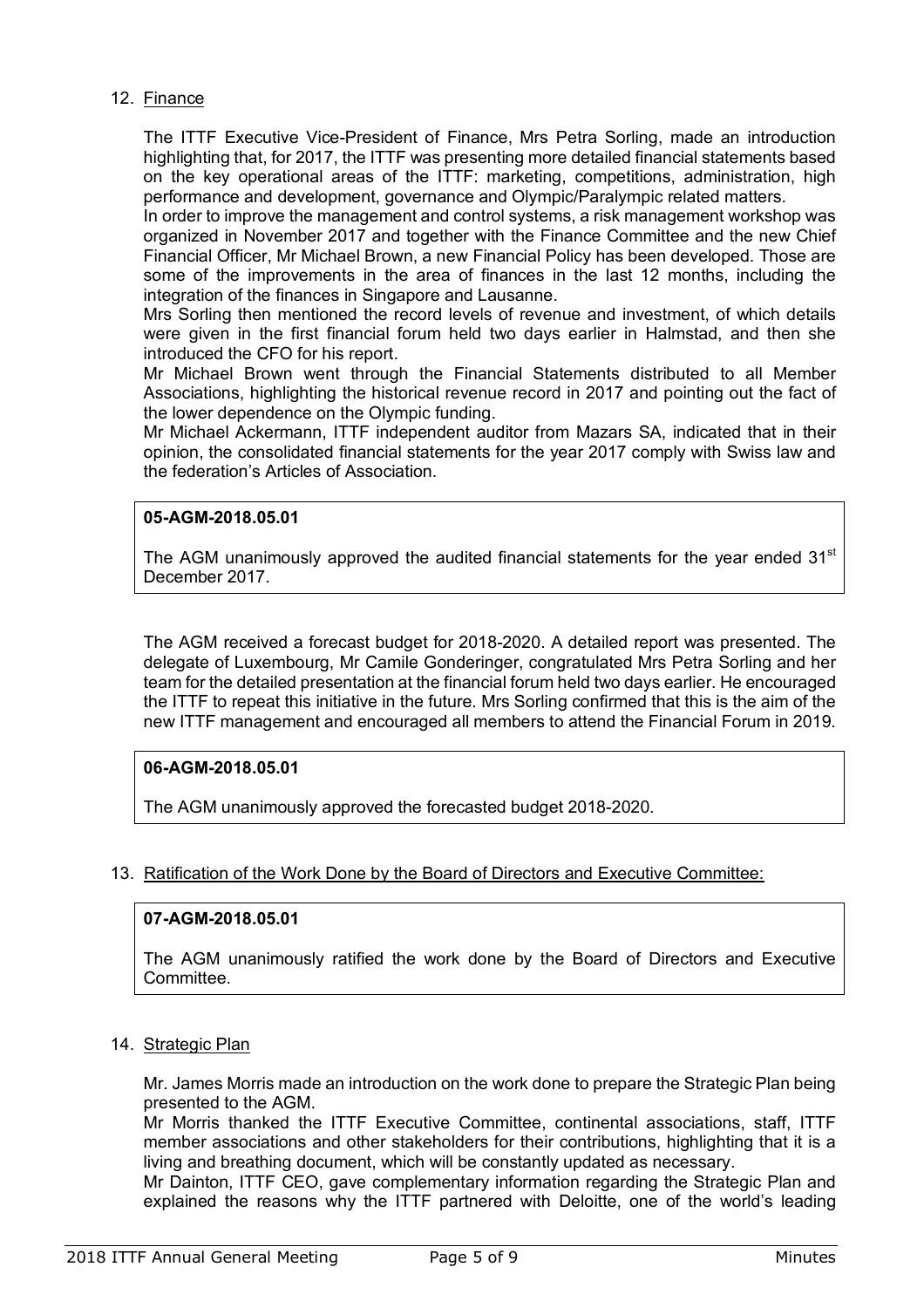consultancy firms, to elaborate this comprehensive plan. Mr Dainton introduced Mr Alan Switzer from Deloitte, who gave additional information from Deloitte's perspective. Finally, Mr Michael Brown went in detail over the different phases of the preparation and the foreseen operational plan to ensure the Strategic Plan is not only adopted, but also is properly implemented and followed-up.

A round of questions and answers, comments and remarks was opened with contributions from different delegates.

Mr Jjagwe Robert, Delegate from Uganda, praised the ITTF for presenting the first ITTF Strategic Plan and suggested that for this plan to work, it would be important to have also strategic plans in each of the continents and regions due to the different development needs in each part of the world. The ITTF CEO answered that the ITTF would be pleased to support the different Continental Associations to make the same exercise the ITTF has completed with the development of this strategic plan.

## **08-AGM-2017.05.31**

The AGM unanimously adopted the Strategic Plan for 2018-2024.

## 15. Constitution Review

As introduction for the Constitution review process, Mr Weikert introduced Mr Francesco Ricci Bitti, ASOIF President, who made two presentations to the AGM. One on the role ASOIF has in the international sport community, and the other on the governance project led by ASOIF and that has been recognized by the Council of Europe. The membership received with interest Mr Ricci Bitti's presentations and Mr Ricci Bitti encouraged the members to continue the pathway of professionalisation and transparency of the management as well as the continuous pursuit of good governance.

Mr Weikert added that regulations and mechanism of control are important, but that also the integrity and the behaviour of the individuals in the leadership is equally important.

#### 16. Propositions and Resolutions

The AGM considered the following proposition, which required a **2/3 majority (66.67%)** of the votes cast:

| <b>Proposed by the ITTF Executive Committee</b>                                                                                                                                                                                                                                                                                                                                                                                                                                                                                                                                                                                                                                                                                                                                                                                |                       |
|--------------------------------------------------------------------------------------------------------------------------------------------------------------------------------------------------------------------------------------------------------------------------------------------------------------------------------------------------------------------------------------------------------------------------------------------------------------------------------------------------------------------------------------------------------------------------------------------------------------------------------------------------------------------------------------------------------------------------------------------------------------------------------------------------------------------------------|-----------------------|
| Constitution reform <sup>4</sup>                                                                                                                                                                                                                                                                                                                                                                                                                                                                                                                                                                                                                                                                                                                                                                                               |                       |
| Rationale: The 2017 ITTF AGM passed a resolution for the amendment to the<br>ITTF Constitution to make it full compliant to the basic principles of good<br>governance. Special consideration to be given to the establishment of transparent<br>and enhanced dispute resolution mechanisms and adequate procedures to avoid<br>conflicts of interests.<br>In close cooperation with the International Olympic Committee and the<br>Association of Summer Sports International Federations, and consulting all ITTF<br>associations, the draft presented has been developed to try to align the ITTF<br>constitution with the Basic Universal Principles of Good Governance of the<br>Olympic and Sports Movement, as suggested in the recommendation #27 of the<br>127th IOC Session held in Monaco on 8 and 9 December 2014. | Passed<br>Unanimously |

 $\overline{a}$ 

<sup>4</sup> Attached document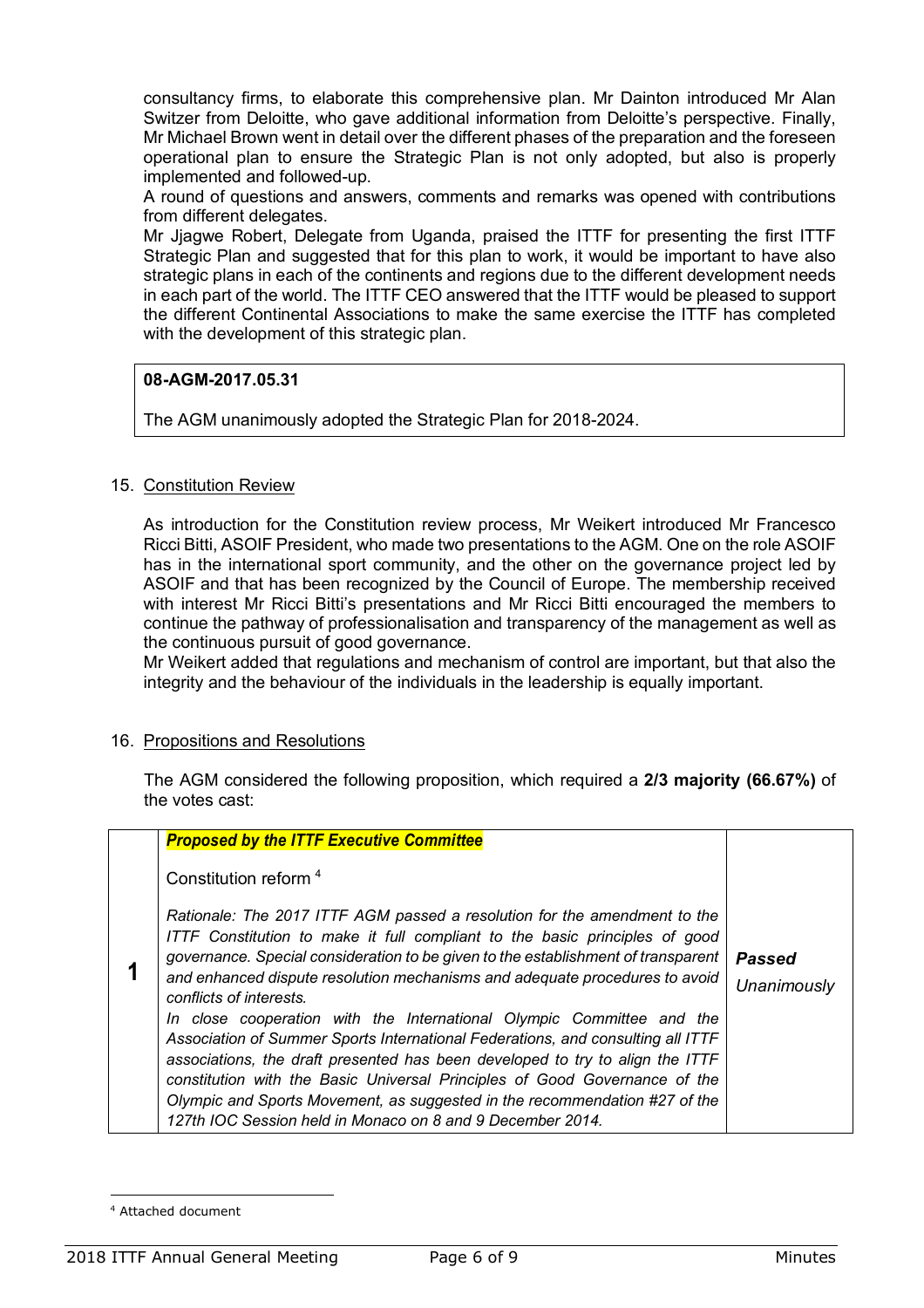The AGM considered the following proposition, which required a **3/4 majority (75%)** of the votes cast:

|             | <b>Proposed by Hong Kong Table Tennis Association</b>                                                                                                                                                                                                                                                                              |                                 |
|-------------|------------------------------------------------------------------------------------------------------------------------------------------------------------------------------------------------------------------------------------------------------------------------------------------------------------------------------------|---------------------------------|
|             | To add the word "Chinese" to 1.15.2.1:                                                                                                                                                                                                                                                                                             |                                 |
| $\mathbf 2$ | 1.15.2.1 The correspondence and proceedings of the ITTF shall be<br>conducted in English or in such languages convenient for appropriate tasks<br>and within the resources of the ITTF as may be determined from time to<br>time by the Board, having particular regard to Arabic, Chinese French,<br>German, Russian and Spanish. | <b>Passed</b><br>(3/4 majority) |
|             | Rationale: Chinese is one of languages that is understood and spoken by many<br>people around the world. It is also one of the official languages of many<br>international organisations.                                                                                                                                          |                                 |
|             | <b>Proposed by the Executive Committee and the Athletes Commission</b>                                                                                                                                                                                                                                                             |                                 |
|             | To amend 2.4.7:                                                                                                                                                                                                                                                                                                                    |                                 |
|             |                                                                                                                                                                                                                                                                                                                                    |                                 |
| 3           | 2.4.7 The racket covering shall be used without any physical,<br>chemical or other treatment that may be considered harmful or<br>unhealthy for the persons.                                                                                                                                                                       | <b>Withdrawn</b>                |
|             | Rationale:                                                                                                                                                                                                                                                                                                                         |                                 |
|             | 1. It is impossible to control boosters with the current equipment/procedures,<br>so the actual rule cannot be enforced.                                                                                                                                                                                                           |                                 |

The AGM considered the following resolutions, which required a **simple majority (50%)** of the votes cast:

|  | <b>Proposed by the Executive Committee</b>                                                                                                                                                                                                                                                                                                               |                       |
|--|----------------------------------------------------------------------------------------------------------------------------------------------------------------------------------------------------------------------------------------------------------------------------------------------------------------------------------------------------------|-----------------------|
|  | The Rules Committee to propose to the 2019 AGM a review of items 8.4<br>and 8.5 of the new Constitution (1.21 and 1.22 of the current one) in order<br>to:                                                                                                                                                                                               |                       |
|  | 1) Analyse if these 2 items should be included on the current Regulations<br>for or if it is necessary to integrate as part of a new regulation (ITTF<br>Disciplinary Regulations)                                                                                                                                                                       | Passed<br>Unanimously |
|  | 2) To propose the new wording                                                                                                                                                                                                                                                                                                                            |                       |
|  | Rationale: Some sections of the Constitution were repeatedly considered as<br>outdated or not suitable as Constitutional Laws. In particular this refers to the<br>"Jurisdiction of Associations" and to "Unaffiliated Players and Organisations".<br>This should be examined and clarified and a detailed proposal should be made<br>to the $AGM$ 2019. |                       |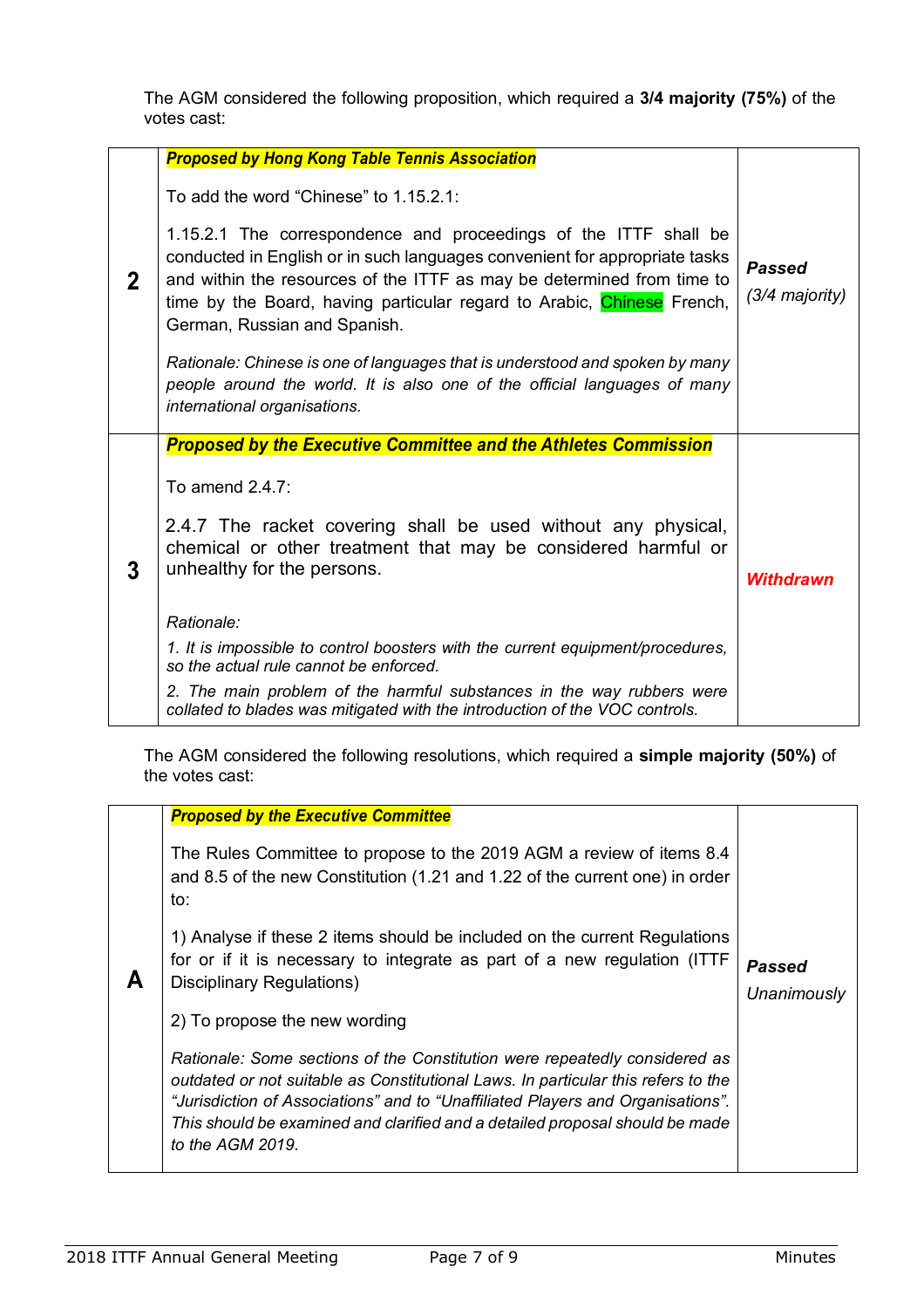|   | <b>Proposed by the Finnish Table Tennis Association</b>                                                                                                                                                                                                                                                                                      |                 |
|---|----------------------------------------------------------------------------------------------------------------------------------------------------------------------------------------------------------------------------------------------------------------------------------------------------------------------------------------------|-----------------|
|   | To review, by studying recorded matches, the effects on play of net-cord<br>services.                                                                                                                                                                                                                                                        |                 |
|   | Rationale: Over the past few years there have been several proposals – the<br>latest being that from the UAE in $2016 -$ to remove the provision for a let to be<br>declared when the ball in service touches the net.                                                                                                                       |                 |
| B | The basis of these proposals was that most net-cord services cause no<br>difficulty for the receiver and are returned just so that the server can serve<br>again, but no evidence of this was given and the proposals were,<br>understandably, rejected. However, the relevant information should be<br>available in TV and film recordings. | <b>Defeated</b> |
|   | Therefore, it is now proposed that these be studied to determine whether or<br>not there is justification for a future proposal to a rule change.                                                                                                                                                                                            |                 |
|   | It is proposed that the ITTF would make the survey.                                                                                                                                                                                                                                                                                          |                 |

# 17. World Championships 2020

# 17.1 Bid Presentations

Mr Gordon Kaye, delegate of USA, informed the membership that USA Table Tennis decided to withdraw its bid for the 2020 World Championships and also informed the members of the USATT's intent to submit a bid to host the 2021 World Table Tennis Championships in the United States should the Board of Directors accept the recommendation of the Future Events Working Group in regard to the extended format of the World Championships.

In turn, the delegation of Busan, KOR, made a comprehensive presentation of their bid and answered the questions raised by the delegates.

## 17.2 Election

The AGM delegates proceeded then to vote on the bid of Busan to host the 2020 World Championships.

## **09-AGM-2017.05.31**

The AGM unanimously agreed by acclamation to allocate the 2020 World Championships to the Korean Table Tennis Association, to be held in the city of Busan.

## 18. Future World Championships

18.1 Deadline for Bids for 2021 and 2022 World Championships

The members were informed that in order to re-align with the tradition of three years in advance allocation, that also better serves the potential organizers, the ITTF will open the bid process for the 2021 and 2022 World Table Tennis Championships simultaneously, following the conclusion of the 2018 World Championships.